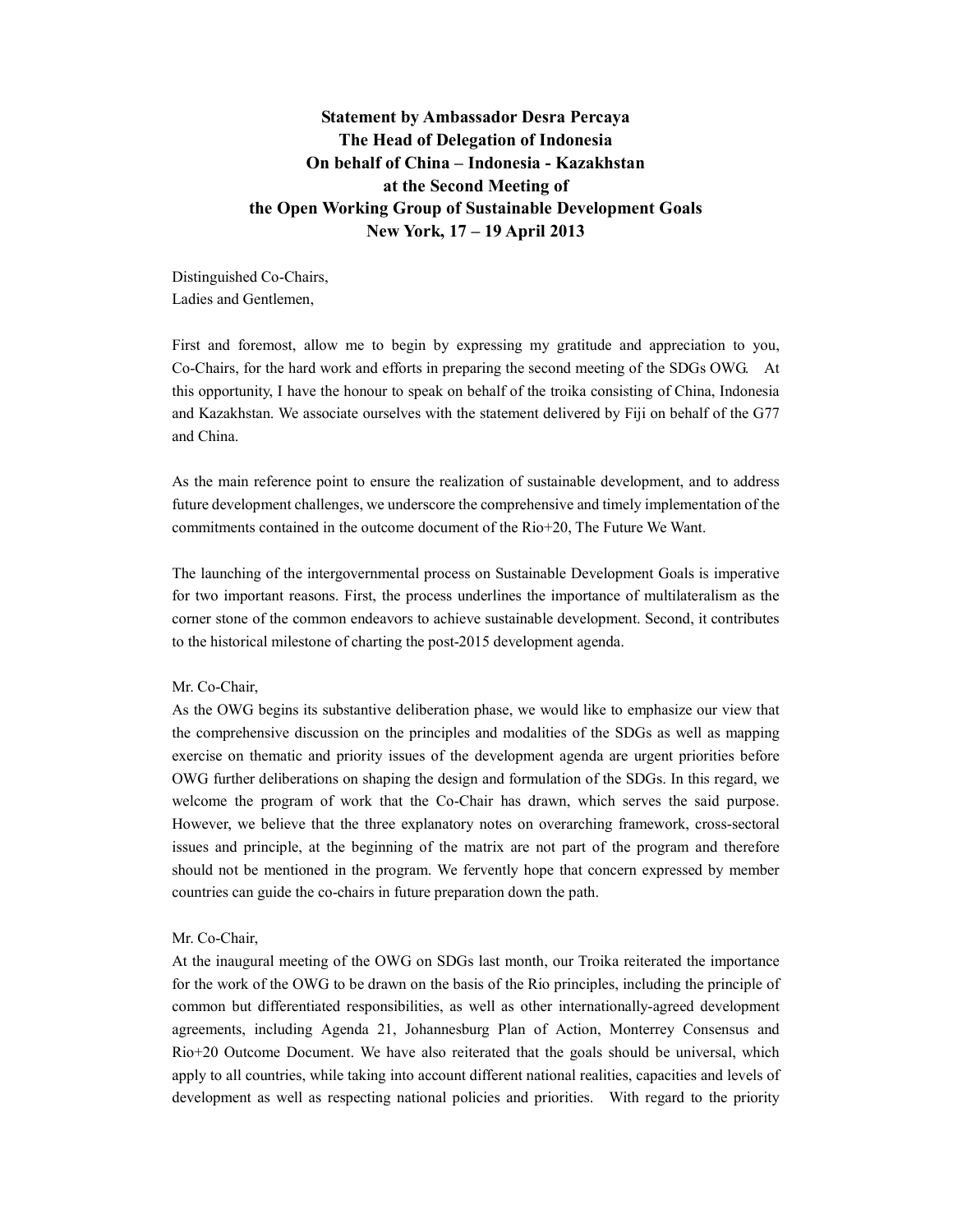areas, we also reiterated the importance to keep the focus of the deliberation of the OWG on the sustainable development themes, and avoid deviation from the main topic of development.

#### Mr. Co-Chair,

The above issues are the essential elements of our Troika view on the basic principles that should be adhered by the OWG. As we are now embarking on the conceptual exercise, allow me to share our following observations:

First, with regard to the overarching framework of the SDGs, we believe that the final report of the OWG should be submitted through the inter-governmental process at the General Assembly for its consideration. The SDGs must be coherent and contribute to the global post 2015 development framework. Learning from the MDGs and other development agenda experience, we are of the view that as part of a Post-2015 development agenda, the SDGs should lay down a vision of ending poverty, while promoting sustainable development and developing a robust global partnership, based on the principles of common but differentiated responsibilities. In this context, the global partnership that reflects the global context of our endeavor should be the backbone and uniting principle for all of us. The design and structure of the SDGs should be crafted in such a way to serve the said principles.

This brings me to the second point, which is the structure of the SDGs. It is our view that the structure of the SDGs must be able to encompass all aspects of the development agenda, including the balance, linkages of its cross-cutting elements and coverage.

With regard to the balance, the SDGs structure needs to strike an optimal balance between the three dimensions of the sustainable development. In this note, it is our fervent view that we need to further explore the structure that addresses the economic, social and environmental dimensions.

This structure will also need to address the cross-cutting elements and means of implementation, including finance, technology transfer and capacity development, in an inclusive and balanced manner.

With regard to the coverage, the SDGs need to be global in nature and universally applicable to all countries, while taking into account different national realities, capacities and levels of development. In the same vein, these global commitments should be supported by global means of implementations, including finance. The structure and clustering of the SDGs should also be built to reflect this prerequisite.

Third, with regard to cross-sectoral issues, the deliberation on cross-sectoral elements of the SDGs should also include robust discussions on systemic and structural impediments to sustainable development that have led to inequality within and among countries, in particular global economic governance including global financial governance, trade, IPR and financing for development. These issues deserve special attention and ample time for deliberation.

Mr. Co-Chair,